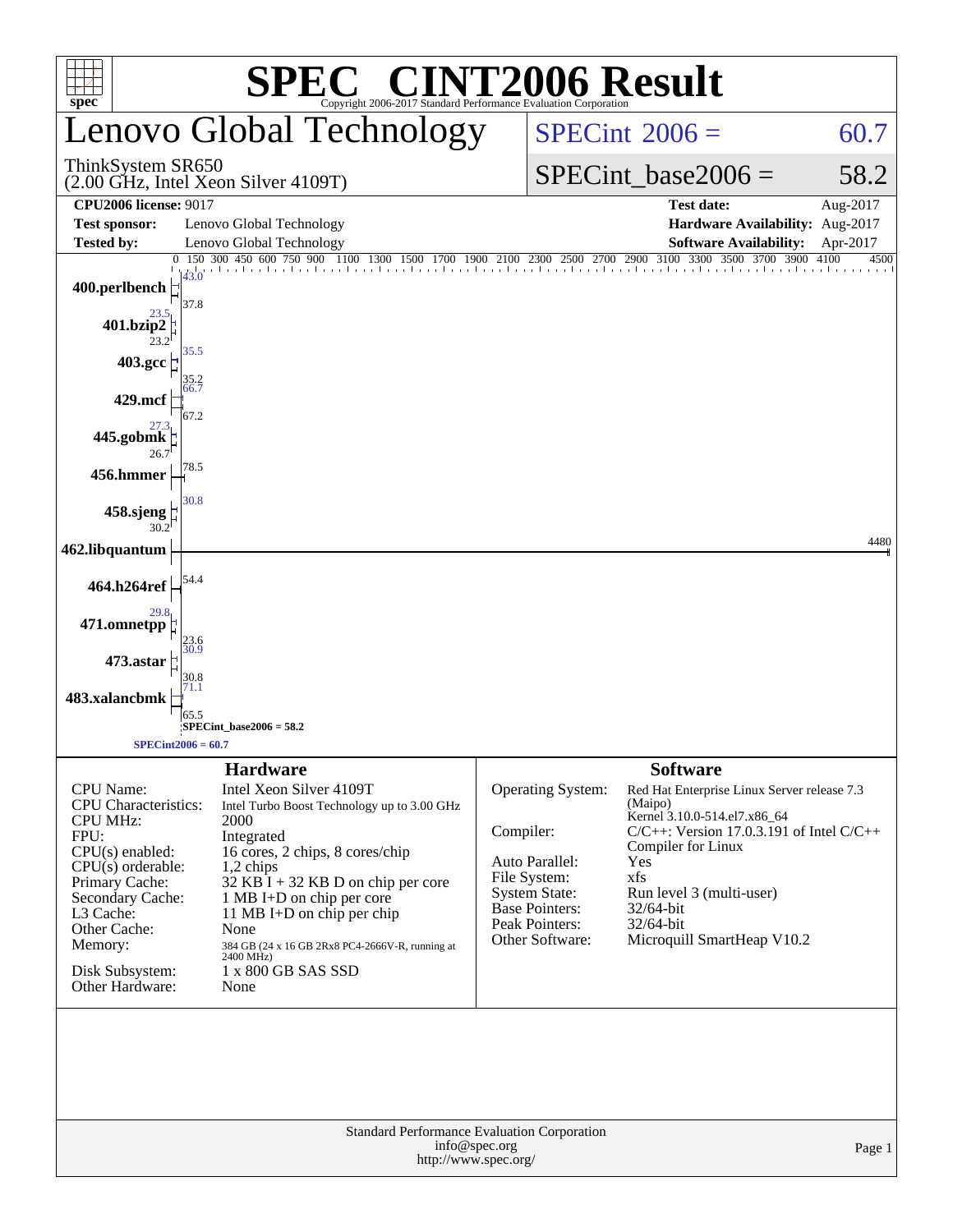

## enovo Global Technology

#### ThinkSystem SR650

(2.00 GHz, Intel Xeon Silver 4109T)

 $SPECint2006 = 60.7$  $SPECint2006 = 60.7$ 

### SPECint base2006 =  $58.2$

**[Test sponsor:](http://www.spec.org/auto/cpu2006/Docs/result-fields.html#Testsponsor)** Lenovo Global Technology **[Hardware Availability:](http://www.spec.org/auto/cpu2006/Docs/result-fields.html#HardwareAvailability)** Aug-2017

**[CPU2006 license:](http://www.spec.org/auto/cpu2006/Docs/result-fields.html#CPU2006license)** 9017 **[Test date:](http://www.spec.org/auto/cpu2006/Docs/result-fields.html#Testdate)** Aug-2017 **[Tested by:](http://www.spec.org/auto/cpu2006/Docs/result-fields.html#Testedby)** Lenovo Global Technology **[Software Availability:](http://www.spec.org/auto/cpu2006/Docs/result-fields.html#SoftwareAvailability)** Apr-2017

#### **[Results Table](http://www.spec.org/auto/cpu2006/Docs/result-fields.html#ResultsTable)**

|                                                                                                          | <b>Base</b>    |              |                |       | <b>Peak</b>    |       |                |              |                |              |                |              |
|----------------------------------------------------------------------------------------------------------|----------------|--------------|----------------|-------|----------------|-------|----------------|--------------|----------------|--------------|----------------|--------------|
| <b>Benchmark</b>                                                                                         | <b>Seconds</b> | <b>Ratio</b> | <b>Seconds</b> | Ratio | <b>Seconds</b> | Ratio | <b>Seconds</b> | <b>Ratio</b> | <b>Seconds</b> | <b>Ratio</b> | <b>Seconds</b> | <b>Ratio</b> |
| 400.perlbench                                                                                            | 258            | 37.9         | 259            | 37.7  | 259            | 37.8  | 227            | 43.0         | 227            | 43.0         | 227            | 43.0         |
| 401.bzip2                                                                                                | 415            | 23.2         | 416            | 23.2  | 416            | 23.2  | 410            | 23.5         | 411            | 23.5         | 411            | 23.5         |
| $403.\text{gcc}$                                                                                         | 229            | 35.2         | 229            | 35.2  | 229            | 35.2  | 227            | 35.5         | 226            | 35.6         | 227            | 35.5         |
| $429$ .mcf                                                                                               | 136            | 67.2         | 137            | 66.6  | 136            | 67.2  | 137            | 66.7         | 136            | 66.8         | 137            | 66.3         |
| $445$ .gobmk                                                                                             | 393            | 26.7         | 393            | 26.7  | 393            | 26.7  | 385            | 27.3         | 385            | 27.3         | 385            | 27.3         |
| $456.$ hmmer                                                                                             | 119            | 78.5         | 119            | 78.5  | 119            | 78.1  | 119            | 78.5         | 119            | 78.5         | 119            | 78.1         |
| $458$ .sjeng                                                                                             | 401            | 30.2         | 401            | 30.2  | 401            | 30.2  | 393            | 30.8         | 393            | 30.8         | 393            | 30.8         |
| 462.libquantum                                                                                           | 4.63           | 4480         | 4.64           | 4470  | 4.63           | 4480  | 4.63           | 4480         | 4.64           | 4470         | 4.63           | 4480         |
| 464.h264ref                                                                                              | 408            | 54.3         | 407            | 54.4  | 407            | 54.4  | 408            | 54.3         | 407            | 54.4         | 407            | 54.4         |
| 471.omnetpp                                                                                              | 265            | 23.6         | 265            | 23.5  | 265            | 23.6  | 210            | 29.8         | 211            | 29.7         | 209            | 29.9         |
| $473$ . astar                                                                                            | 227            | 30.9         | 228            | 30.8  | 228            | 30.8  | 228            | 30.8         | 227            | 30.9         | 227            | <u>30.9</u>  |
| 483.xalancbmk                                                                                            | 105            | 65.4         | 105            | 65.5  | 105            | 65.7  | 97.1           | 71.0         | 97.1           | 71.1         | 97.0           | 71.1         |
| Results appear in the order in which they were run. Bold underlined text indicates a median measurement. |                |              |                |       |                |       |                |              |                |              |                |              |

### **[Submit Notes](http://www.spec.org/auto/cpu2006/Docs/result-fields.html#SubmitNotes)**

The config file option 'submit' was used.

### **[Operating System Notes](http://www.spec.org/auto/cpu2006/Docs/result-fields.html#OperatingSystemNotes)**

Stack size set to unlimited using "ulimit -s unlimited"

### **[Platform Notes](http://www.spec.org/auto/cpu2006/Docs/result-fields.html#PlatformNotes)**

Standard Performance Evaluation Corporation [info@spec.org](mailto:info@spec.org) BIOS configuration: Choose Operating Mode set to Maximum Performance Hyper-Threading set to Disabled Stale AtoS set to Enable LLC dead line alloc set to Disable Sysinfo program /home/cpu2006-1.2-ic17.0u3/config/sysinfo.rev6993 Revision 6993 of 2015-11-06 (b5e8d4b4eb51ed28d7f98696cbe290c1) running on Cyborg-SPECcpu2017-RHEL7.3 Wed Aug 15 00:45:23 2018 This section contains SUT (System Under Test) info as seen by some common utilities. To remove or add to this section, see: <http://www.spec.org/cpu2006/Docs/config.html#sysinfo> From /proc/cpuinfo model name : Intel(R) Xeon(R) Silver 4109T CPU @ 2.00GHz 2 "physical id"s (chips) 16 "processors" cores, siblings (Caution: counting these is hw and system dependent. The following excerpts from /proc/cpuinfo might not be reliable. Use with Continued on next page

<http://www.spec.org/>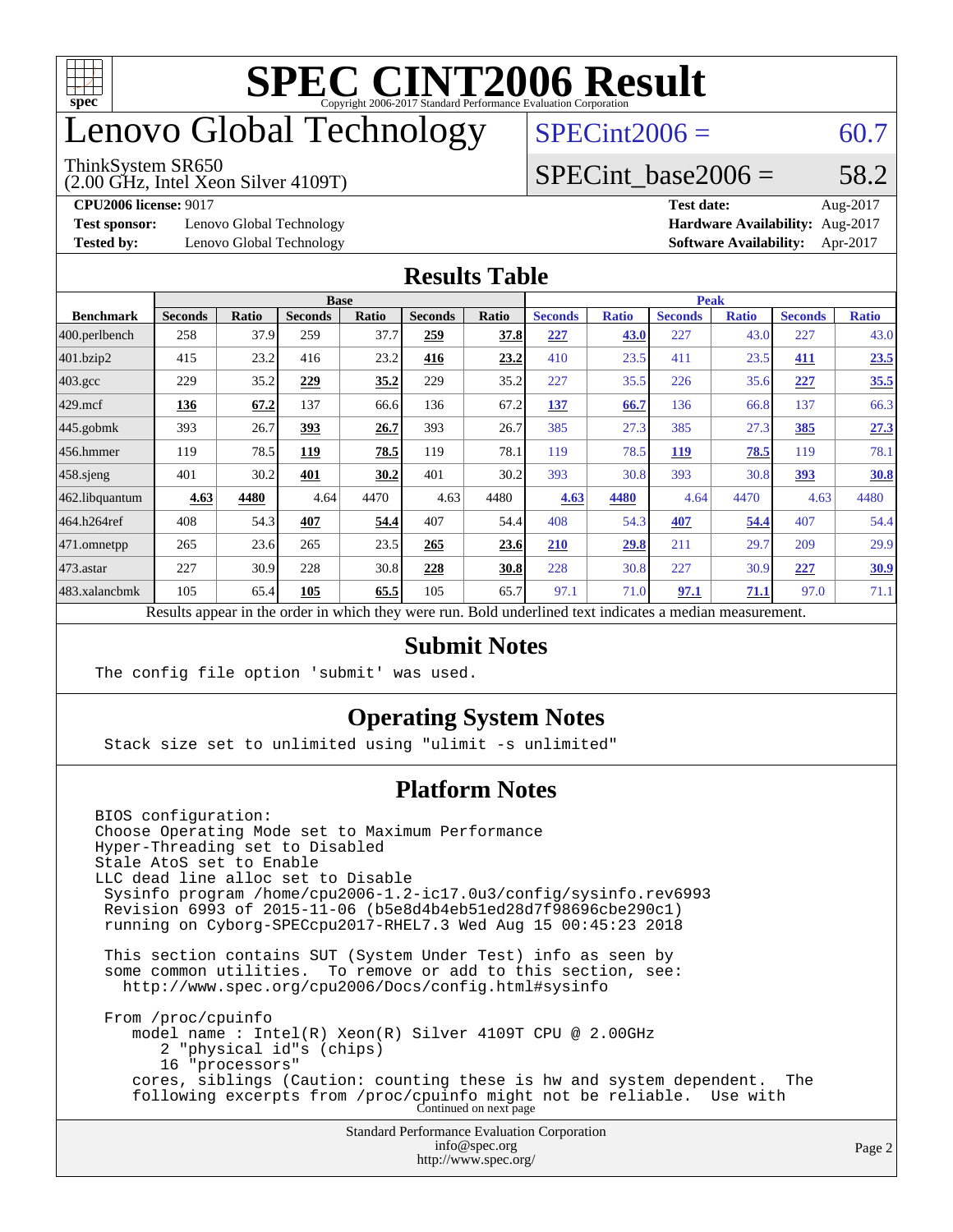

## enovo Global Technology

ThinkSystem SR650

 $SPECint2006 = 60.7$  $SPECint2006 = 60.7$ 

(2.00 GHz, Intel Xeon Silver 4109T)

 $SPECTnt\_base2006 = 58.2$ 

**[Test sponsor:](http://www.spec.org/auto/cpu2006/Docs/result-fields.html#Testsponsor)** Lenovo Global Technology **[Hardware Availability:](http://www.spec.org/auto/cpu2006/Docs/result-fields.html#HardwareAvailability)** Aug-2017 **[Tested by:](http://www.spec.org/auto/cpu2006/Docs/result-fields.html#Testedby)** Lenovo Global Technology **[Software Availability:](http://www.spec.org/auto/cpu2006/Docs/result-fields.html#SoftwareAvailability)** Apr-2017

**[CPU2006 license:](http://www.spec.org/auto/cpu2006/Docs/result-fields.html#CPU2006license)** 9017 **[Test date:](http://www.spec.org/auto/cpu2006/Docs/result-fields.html#Testdate)** Aug-2017

#### **[Platform Notes \(Continued\)](http://www.spec.org/auto/cpu2006/Docs/result-fields.html#PlatformNotes)**

| caution.)<br>cpu cores $: 8$<br>siblings : 8<br>physical 0: cores 0 1 2 3 4 5 6 7<br>physical 1: cores 0 1 2 3 4 5 6 7                                                                                                                                                                                                                                                                                                                                                                                                                   |
|------------------------------------------------------------------------------------------------------------------------------------------------------------------------------------------------------------------------------------------------------------------------------------------------------------------------------------------------------------------------------------------------------------------------------------------------------------------------------------------------------------------------------------------|
| cache size : 11264 KB                                                                                                                                                                                                                                                                                                                                                                                                                                                                                                                    |
| From /proc/meminfo<br>MemTotal:<br>395886016 kB<br>HugePages_Total: 0<br>Hugepagesize: 2048 kB                                                                                                                                                                                                                                                                                                                                                                                                                                           |
| From /etc/*release* /etc/*version*<br>os-release:<br>NAME="Red Hat Enterprise Linux Server"<br>VERSION="7.3 (Maipo)"<br>ID="rhel"<br>ID LIKE="fedora"<br>VERSION_ID="7.3"<br>PRETTY NAME="Red Hat Enterprise Linux Server 7.3 (Maipo)"<br>ANSI COLOR="0;31"<br>CPE_NAME="cpe:/o:redhat:enterprise_linux:7.3:GA:server"<br>redhat-release: Red Hat Enterprise Linux Server release 7.3 (Maipo)<br>system-release: Red Hat Enterprise Linux Server release 7.3 (Maipo)<br>system-release-cpe: cpe:/o:redhat:enterprise_linux:7.3:ga:server |
| uname $-a$ :<br>Linux Cyborg-SPECcpu2017-RHEL7.3 3.10.0-514.el7.x86_64 #1 SMP Wed Oct 19<br>11:24:13 EDT 2016 x86_64 x86_64 x86_64 GNU/Linux                                                                                                                                                                                                                                                                                                                                                                                             |
| run-level 3 Aug 15 00:41                                                                                                                                                                                                                                                                                                                                                                                                                                                                                                                 |
| SPEC is set to: /home/cpu2006-1.2-ic17.0u3<br>Type Size Used Avail Use% Mounted on<br>Filesystem<br>744G 143G 602G 20% /<br>/dev/sda2<br>xfs<br>Additional information from dmidecode:                                                                                                                                                                                                                                                                                                                                                   |
| Warning: Use caution when you interpret this section. The 'dmidecode' program<br>reads system data which is "intended to allow hardware to be accurately<br>determined", but the intent may not be met, as there are frequent changes to<br>hardware, firmware, and the "DMTF SMBIOS" standard.                                                                                                                                                                                                                                          |
| BIOS Lenovo -[IVE111C-1.00]- 07/17/2017                                                                                                                                                                                                                                                                                                                                                                                                                                                                                                  |
| Memory:<br>24x Samsung M393A2K43BB1-CTD 16 GB 2 rank 2666 MHz, configured at 2400 MHz                                                                                                                                                                                                                                                                                                                                                                                                                                                    |
| (End of data from sysinfo program)                                                                                                                                                                                                                                                                                                                                                                                                                                                                                                       |
|                                                                                                                                                                                                                                                                                                                                                                                                                                                                                                                                          |
|                                                                                                                                                                                                                                                                                                                                                                                                                                                                                                                                          |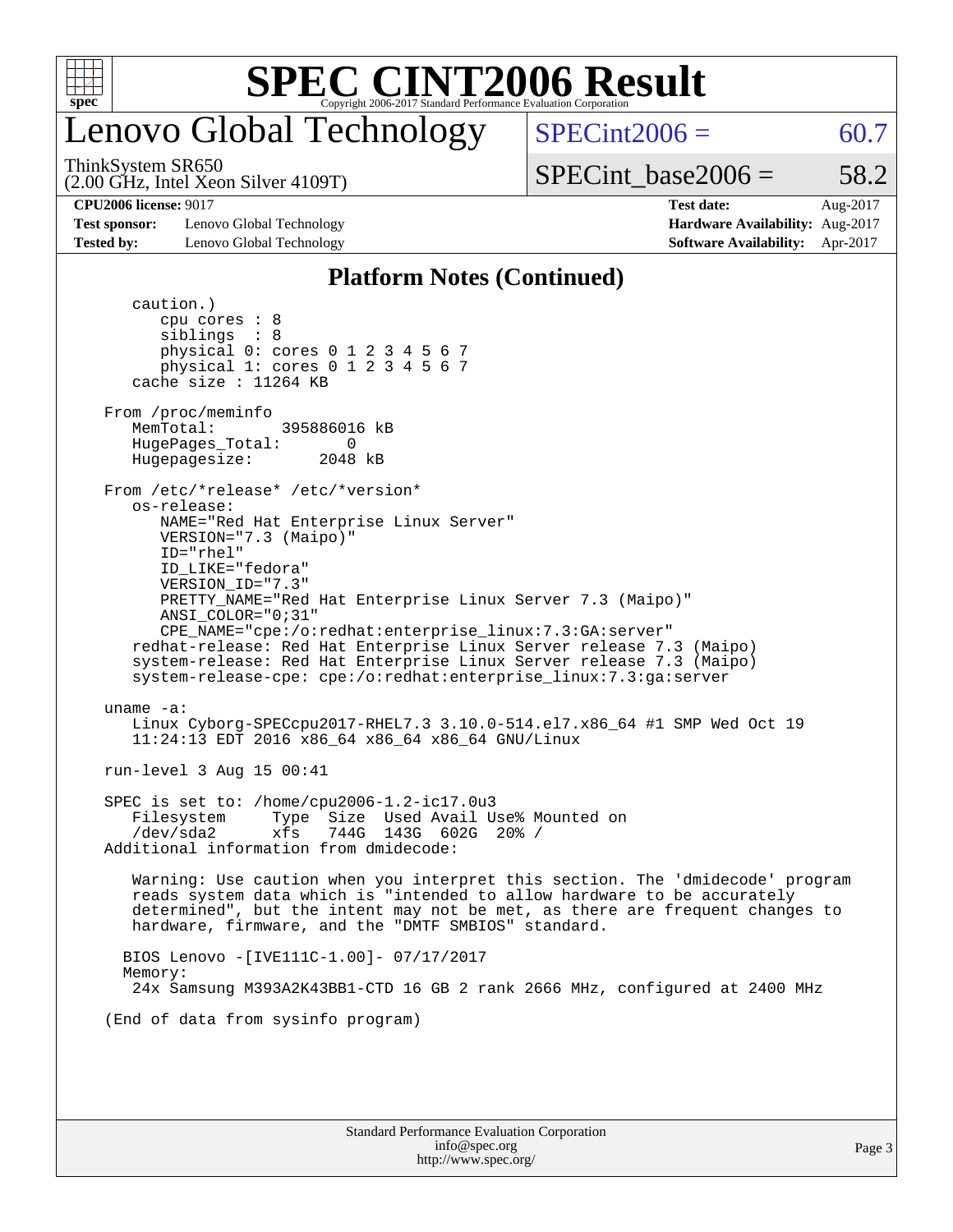

## enovo Global Technology

 $SPECint2006 = 60.7$  $SPECint2006 = 60.7$ 

(2.00 GHz, Intel Xeon Silver 4109T) ThinkSystem SR650

SPECint base2006 =  $58.2$ 

**[Test sponsor:](http://www.spec.org/auto/cpu2006/Docs/result-fields.html#Testsponsor)** Lenovo Global Technology **[Hardware Availability:](http://www.spec.org/auto/cpu2006/Docs/result-fields.html#HardwareAvailability)** Aug-2017 **[Tested by:](http://www.spec.org/auto/cpu2006/Docs/result-fields.html#Testedby)** Lenovo Global Technology **[Software Availability:](http://www.spec.org/auto/cpu2006/Docs/result-fields.html#SoftwareAvailability)** Apr-2017

**[CPU2006 license:](http://www.spec.org/auto/cpu2006/Docs/result-fields.html#CPU2006license)** 9017 **[Test date:](http://www.spec.org/auto/cpu2006/Docs/result-fields.html#Testdate)** Aug-2017

#### **[General Notes](http://www.spec.org/auto/cpu2006/Docs/result-fields.html#GeneralNotes)**

Environment variables set by runspec before the start of the run: KMP AFFINITY = "granularity=fine, compact,  $0,3$ " LD\_LIBRARY\_PATH = "/home/cpu2006-1.2-ic17.0u3/lib/ia32:/home/cpu2006-1.2-ic17.0u3/lib/intel64:/home/cpu2006-1.2-ic17.0u3/sh10.2" OMP\_NUM\_THREADS = "16"

 Binaries compiled on a system with 1x Intel Core i7-4790 CPU + 32GB RAM memory using Redhat Enterprise Linux 7.2 Transparent Huge Pages enabled by default. Filesystem page cache cleared with: shell invocation of 'sync; echo 3 > /proc/sys/vm/drop\_caches' prior to run

### **[Base Compiler Invocation](http://www.spec.org/auto/cpu2006/Docs/result-fields.html#BaseCompilerInvocation)**

[C benchmarks](http://www.spec.org/auto/cpu2006/Docs/result-fields.html#Cbenchmarks): [icc -m64](http://www.spec.org/cpu2006/results/res2017q4/cpu2006-20170918-49701.flags.html#user_CCbase_intel_icc_64bit_bda6cc9af1fdbb0edc3795bac97ada53)

[C++ benchmarks:](http://www.spec.org/auto/cpu2006/Docs/result-fields.html#CXXbenchmarks) [icpc -m64](http://www.spec.org/cpu2006/results/res2017q4/cpu2006-20170918-49701.flags.html#user_CXXbase_intel_icpc_64bit_fc66a5337ce925472a5c54ad6a0de310)

### **[Base Portability Flags](http://www.spec.org/auto/cpu2006/Docs/result-fields.html#BasePortabilityFlags)**

 400.perlbench: [-DSPEC\\_CPU\\_LP64](http://www.spec.org/cpu2006/results/res2017q4/cpu2006-20170918-49701.flags.html#b400.perlbench_basePORTABILITY_DSPEC_CPU_LP64) [-DSPEC\\_CPU\\_LINUX\\_X64](http://www.spec.org/cpu2006/results/res2017q4/cpu2006-20170918-49701.flags.html#b400.perlbench_baseCPORTABILITY_DSPEC_CPU_LINUX_X64) 401.bzip2: [-DSPEC\\_CPU\\_LP64](http://www.spec.org/cpu2006/results/res2017q4/cpu2006-20170918-49701.flags.html#suite_basePORTABILITY401_bzip2_DSPEC_CPU_LP64) 403.gcc: [-DSPEC\\_CPU\\_LP64](http://www.spec.org/cpu2006/results/res2017q4/cpu2006-20170918-49701.flags.html#suite_basePORTABILITY403_gcc_DSPEC_CPU_LP64) 429.mcf: [-DSPEC\\_CPU\\_LP64](http://www.spec.org/cpu2006/results/res2017q4/cpu2006-20170918-49701.flags.html#suite_basePORTABILITY429_mcf_DSPEC_CPU_LP64) 445.gobmk: [-DSPEC\\_CPU\\_LP64](http://www.spec.org/cpu2006/results/res2017q4/cpu2006-20170918-49701.flags.html#suite_basePORTABILITY445_gobmk_DSPEC_CPU_LP64) 456.hmmer: [-DSPEC\\_CPU\\_LP64](http://www.spec.org/cpu2006/results/res2017q4/cpu2006-20170918-49701.flags.html#suite_basePORTABILITY456_hmmer_DSPEC_CPU_LP64) 458.sjeng: [-DSPEC\\_CPU\\_LP64](http://www.spec.org/cpu2006/results/res2017q4/cpu2006-20170918-49701.flags.html#suite_basePORTABILITY458_sjeng_DSPEC_CPU_LP64) 462.libquantum: [-DSPEC\\_CPU\\_LP64](http://www.spec.org/cpu2006/results/res2017q4/cpu2006-20170918-49701.flags.html#suite_basePORTABILITY462_libquantum_DSPEC_CPU_LP64) [-DSPEC\\_CPU\\_LINUX](http://www.spec.org/cpu2006/results/res2017q4/cpu2006-20170918-49701.flags.html#b462.libquantum_baseCPORTABILITY_DSPEC_CPU_LINUX) 464.h264ref: [-DSPEC\\_CPU\\_LP64](http://www.spec.org/cpu2006/results/res2017q4/cpu2006-20170918-49701.flags.html#suite_basePORTABILITY464_h264ref_DSPEC_CPU_LP64) 471.omnetpp: [-DSPEC\\_CPU\\_LP64](http://www.spec.org/cpu2006/results/res2017q4/cpu2006-20170918-49701.flags.html#suite_basePORTABILITY471_omnetpp_DSPEC_CPU_LP64) 473.astar: [-DSPEC\\_CPU\\_LP64](http://www.spec.org/cpu2006/results/res2017q4/cpu2006-20170918-49701.flags.html#suite_basePORTABILITY473_astar_DSPEC_CPU_LP64) 483.xalancbmk: [-DSPEC\\_CPU\\_LP64](http://www.spec.org/cpu2006/results/res2017q4/cpu2006-20170918-49701.flags.html#suite_basePORTABILITY483_xalancbmk_DSPEC_CPU_LP64) [-DSPEC\\_CPU\\_LINUX](http://www.spec.org/cpu2006/results/res2017q4/cpu2006-20170918-49701.flags.html#b483.xalancbmk_baseCXXPORTABILITY_DSPEC_CPU_LINUX)

## **[Base Optimization Flags](http://www.spec.org/auto/cpu2006/Docs/result-fields.html#BaseOptimizationFlags)**

[C benchmarks](http://www.spec.org/auto/cpu2006/Docs/result-fields.html#Cbenchmarks):

[-xCORE-AVX2](http://www.spec.org/cpu2006/results/res2017q4/cpu2006-20170918-49701.flags.html#user_CCbase_f-xCORE-AVX2) [-ipo](http://www.spec.org/cpu2006/results/res2017q4/cpu2006-20170918-49701.flags.html#user_CCbase_f-ipo) [-O3](http://www.spec.org/cpu2006/results/res2017q4/cpu2006-20170918-49701.flags.html#user_CCbase_f-O3) [-no-prec-div](http://www.spec.org/cpu2006/results/res2017q4/cpu2006-20170918-49701.flags.html#user_CCbase_f-no-prec-div) [-parallel](http://www.spec.org/cpu2006/results/res2017q4/cpu2006-20170918-49701.flags.html#user_CCbase_f-parallel) [-qopt-prefetch](http://www.spec.org/cpu2006/results/res2017q4/cpu2006-20170918-49701.flags.html#user_CCbase_f-qopt-prefetch) [-auto-p32](http://www.spec.org/cpu2006/results/res2017q4/cpu2006-20170918-49701.flags.html#user_CCbase_f-auto-p32)

[C++ benchmarks:](http://www.spec.org/auto/cpu2006/Docs/result-fields.html#CXXbenchmarks)

[-xCORE-AVX2](http://www.spec.org/cpu2006/results/res2017q4/cpu2006-20170918-49701.flags.html#user_CXXbase_f-xCORE-AVX2) [-ipo](http://www.spec.org/cpu2006/results/res2017q4/cpu2006-20170918-49701.flags.html#user_CXXbase_f-ipo) [-O3](http://www.spec.org/cpu2006/results/res2017q4/cpu2006-20170918-49701.flags.html#user_CXXbase_f-O3) [-no-prec-div](http://www.spec.org/cpu2006/results/res2017q4/cpu2006-20170918-49701.flags.html#user_CXXbase_f-no-prec-div) [-qopt-prefetch](http://www.spec.org/cpu2006/results/res2017q4/cpu2006-20170918-49701.flags.html#user_CXXbase_f-qopt-prefetch) [-auto-p32](http://www.spec.org/cpu2006/results/res2017q4/cpu2006-20170918-49701.flags.html#user_CXXbase_f-auto-p32) [-Wl,-z,muldefs](http://www.spec.org/cpu2006/results/res2017q4/cpu2006-20170918-49701.flags.html#user_CXXbase_link_force_multiple1_74079c344b956b9658436fd1b6dd3a8a) [-L/sh10.2 -lsmartheap64](http://www.spec.org/cpu2006/results/res2017q4/cpu2006-20170918-49701.flags.html#user_CXXbase_SmartHeap64_63911d860fc08c15fa1d5bf319b9d8d5)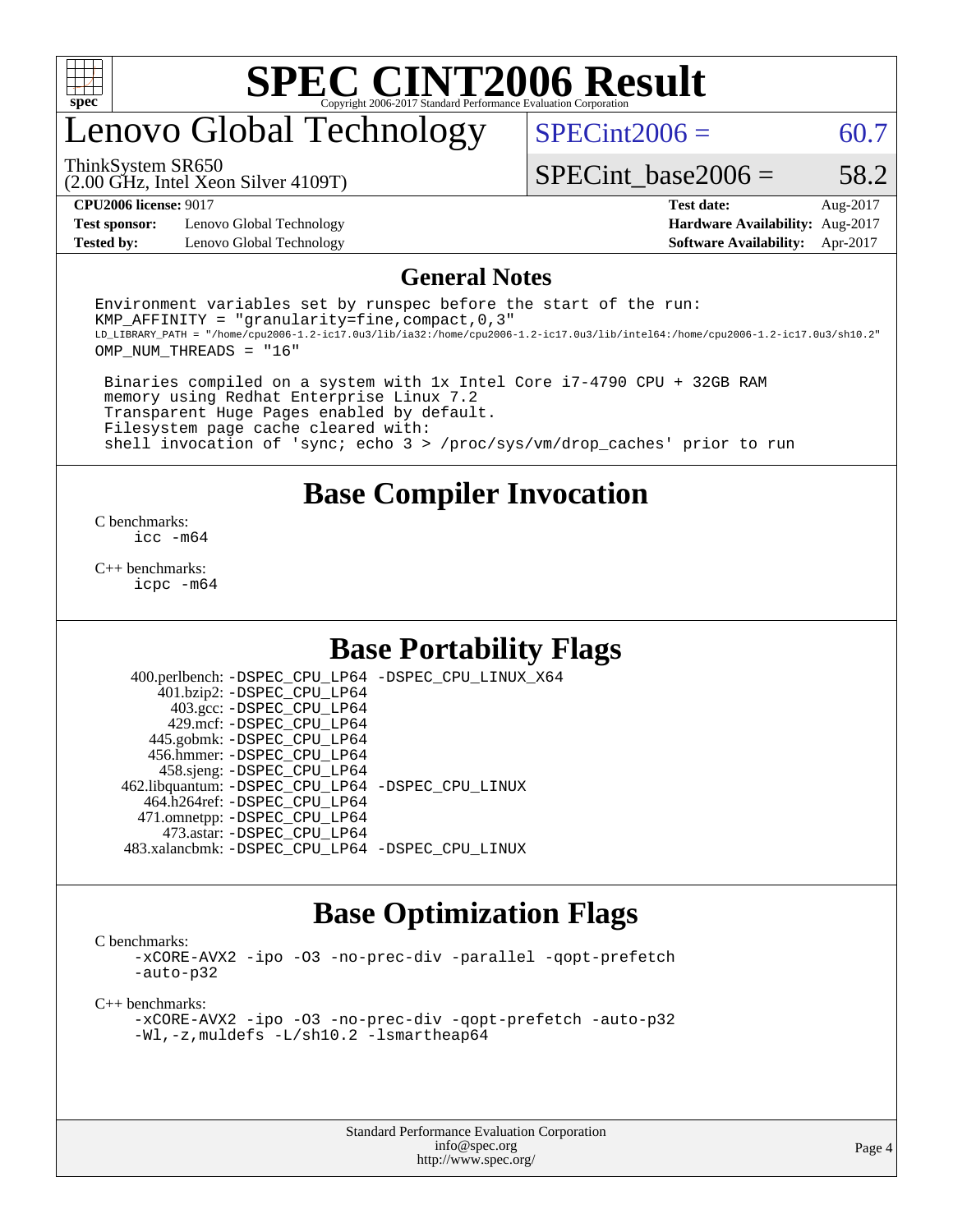

## enovo Global Technology

ThinkSystem SR650

 $SPECint2006 = 60.7$  $SPECint2006 = 60.7$ 

(2.00 GHz, Intel Xeon Silver 4109T)

SPECint base2006 =  $58.2$ 

**[Test sponsor:](http://www.spec.org/auto/cpu2006/Docs/result-fields.html#Testsponsor)** Lenovo Global Technology **[Hardware Availability:](http://www.spec.org/auto/cpu2006/Docs/result-fields.html#HardwareAvailability)** Aug-2017 **[Tested by:](http://www.spec.org/auto/cpu2006/Docs/result-fields.html#Testedby)** Lenovo Global Technology **[Software Availability:](http://www.spec.org/auto/cpu2006/Docs/result-fields.html#SoftwareAvailability)** Apr-2017

**[CPU2006 license:](http://www.spec.org/auto/cpu2006/Docs/result-fields.html#CPU2006license)** 9017 **[Test date:](http://www.spec.org/auto/cpu2006/Docs/result-fields.html#Testdate)** Aug-2017

## **[Base Other Flags](http://www.spec.org/auto/cpu2006/Docs/result-fields.html#BaseOtherFlags)**

[C benchmarks](http://www.spec.org/auto/cpu2006/Docs/result-fields.html#Cbenchmarks):

403.gcc: [-Dalloca=\\_alloca](http://www.spec.org/cpu2006/results/res2017q4/cpu2006-20170918-49701.flags.html#b403.gcc_baseEXTRA_CFLAGS_Dalloca_be3056838c12de2578596ca5467af7f3)

## **[Peak Compiler Invocation](http://www.spec.org/auto/cpu2006/Docs/result-fields.html#PeakCompilerInvocation)**

[C benchmarks \(except as noted below\)](http://www.spec.org/auto/cpu2006/Docs/result-fields.html#Cbenchmarksexceptasnotedbelow):

[icc -m64](http://www.spec.org/cpu2006/results/res2017q4/cpu2006-20170918-49701.flags.html#user_CCpeak_intel_icc_64bit_bda6cc9af1fdbb0edc3795bac97ada53)

400.perlbench: [icc -m32 -L/opt/intel/compilers\\_and\\_libraries\\_2017/linux/lib/ia32](http://www.spec.org/cpu2006/results/res2017q4/cpu2006-20170918-49701.flags.html#user_peakCCLD400_perlbench_intel_icc_c29f3ff5a7ed067b11e4ec10a03f03ae)

445.gobmk: [icc -m32 -L/opt/intel/compilers\\_and\\_libraries\\_2017/linux/lib/ia32](http://www.spec.org/cpu2006/results/res2017q4/cpu2006-20170918-49701.flags.html#user_peakCCLD445_gobmk_intel_icc_c29f3ff5a7ed067b11e4ec10a03f03ae)

[C++ benchmarks \(except as noted below\):](http://www.spec.org/auto/cpu2006/Docs/result-fields.html#CXXbenchmarksexceptasnotedbelow)

[icc -m32 -L/opt/intel/compilers\\_and\\_libraries\\_2017/linux/lib/ia32](http://www.spec.org/cpu2006/results/res2017q4/cpu2006-20170918-49701.flags.html#user_CXXpeak_intel_icc_c29f3ff5a7ed067b11e4ec10a03f03ae)

473.astar: [icpc -m64](http://www.spec.org/cpu2006/results/res2017q4/cpu2006-20170918-49701.flags.html#user_peakCXXLD473_astar_intel_icpc_64bit_fc66a5337ce925472a5c54ad6a0de310)

## **[Peak Portability Flags](http://www.spec.org/auto/cpu2006/Docs/result-fields.html#PeakPortabilityFlags)**

 400.perlbench: [-D\\_FILE\\_OFFSET\\_BITS=64](http://www.spec.org/cpu2006/results/res2017q4/cpu2006-20170918-49701.flags.html#user_peakPORTABILITY400_perlbench_file_offset_bits_64_438cf9856305ebd76870a2c6dc2689ab) [-DSPEC\\_CPU\\_LINUX\\_IA32](http://www.spec.org/cpu2006/results/res2017q4/cpu2006-20170918-49701.flags.html#b400.perlbench_peakCPORTABILITY_DSPEC_CPU_LINUX_IA32) 401.bzip2: [-DSPEC\\_CPU\\_LP64](http://www.spec.org/cpu2006/results/res2017q4/cpu2006-20170918-49701.flags.html#suite_peakPORTABILITY401_bzip2_DSPEC_CPU_LP64) 403.gcc: [-DSPEC\\_CPU\\_LP64](http://www.spec.org/cpu2006/results/res2017q4/cpu2006-20170918-49701.flags.html#suite_peakPORTABILITY403_gcc_DSPEC_CPU_LP64) 429.mcf: [-DSPEC\\_CPU\\_LP64](http://www.spec.org/cpu2006/results/res2017q4/cpu2006-20170918-49701.flags.html#suite_peakPORTABILITY429_mcf_DSPEC_CPU_LP64) 445.gobmk: [-D\\_FILE\\_OFFSET\\_BITS=64](http://www.spec.org/cpu2006/results/res2017q4/cpu2006-20170918-49701.flags.html#user_peakPORTABILITY445_gobmk_file_offset_bits_64_438cf9856305ebd76870a2c6dc2689ab) 456.hmmer: [-DSPEC\\_CPU\\_LP64](http://www.spec.org/cpu2006/results/res2017q4/cpu2006-20170918-49701.flags.html#suite_peakPORTABILITY456_hmmer_DSPEC_CPU_LP64) 458.sjeng: [-DSPEC\\_CPU\\_LP64](http://www.spec.org/cpu2006/results/res2017q4/cpu2006-20170918-49701.flags.html#suite_peakPORTABILITY458_sjeng_DSPEC_CPU_LP64) 462.libquantum: [-DSPEC\\_CPU\\_LP64](http://www.spec.org/cpu2006/results/res2017q4/cpu2006-20170918-49701.flags.html#suite_peakPORTABILITY462_libquantum_DSPEC_CPU_LP64) [-DSPEC\\_CPU\\_LINUX](http://www.spec.org/cpu2006/results/res2017q4/cpu2006-20170918-49701.flags.html#b462.libquantum_peakCPORTABILITY_DSPEC_CPU_LINUX) 464.h264ref: [-DSPEC\\_CPU\\_LP64](http://www.spec.org/cpu2006/results/res2017q4/cpu2006-20170918-49701.flags.html#suite_peakPORTABILITY464_h264ref_DSPEC_CPU_LP64) 471.omnetpp: [-D\\_FILE\\_OFFSET\\_BITS=64](http://www.spec.org/cpu2006/results/res2017q4/cpu2006-20170918-49701.flags.html#user_peakPORTABILITY471_omnetpp_file_offset_bits_64_438cf9856305ebd76870a2c6dc2689ab) 473.astar: [-DSPEC\\_CPU\\_LP64](http://www.spec.org/cpu2006/results/res2017q4/cpu2006-20170918-49701.flags.html#suite_peakPORTABILITY473_astar_DSPEC_CPU_LP64) 483.xalancbmk: [-D\\_FILE\\_OFFSET\\_BITS=64](http://www.spec.org/cpu2006/results/res2017q4/cpu2006-20170918-49701.flags.html#user_peakPORTABILITY483_xalancbmk_file_offset_bits_64_438cf9856305ebd76870a2c6dc2689ab) [-DSPEC\\_CPU\\_LINUX](http://www.spec.org/cpu2006/results/res2017q4/cpu2006-20170918-49701.flags.html#b483.xalancbmk_peakCXXPORTABILITY_DSPEC_CPU_LINUX)

## **[Peak Optimization Flags](http://www.spec.org/auto/cpu2006/Docs/result-fields.html#PeakOptimizationFlags)**

[C benchmarks](http://www.spec.org/auto/cpu2006/Docs/result-fields.html#Cbenchmarks):

 400.perlbench: [-prof-gen](http://www.spec.org/cpu2006/results/res2017q4/cpu2006-20170918-49701.flags.html#user_peakPASS1_CFLAGSPASS1_LDCFLAGS400_perlbench_prof_gen_e43856698f6ca7b7e442dfd80e94a8fc)(pass 1) [-prof-use](http://www.spec.org/cpu2006/results/res2017q4/cpu2006-20170918-49701.flags.html#user_peakPASS2_CFLAGSPASS2_LDCFLAGS400_perlbench_prof_use_bccf7792157ff70d64e32fe3e1250b55)(pass 2) [-xCORE-AVX2](http://www.spec.org/cpu2006/results/res2017q4/cpu2006-20170918-49701.flags.html#user_peakPASS2_CFLAGSPASS2_LDCFLAGS400_perlbench_f-xCORE-AVX2)(pass 2) [-par-num-threads=1](http://www.spec.org/cpu2006/results/res2017q4/cpu2006-20170918-49701.flags.html#user_peakPASS1_CFLAGSPASS1_LDCFLAGS400_perlbench_par_num_threads_786a6ff141b4e9e90432e998842df6c2)(pass 1) [-ipo](http://www.spec.org/cpu2006/results/res2017q4/cpu2006-20170918-49701.flags.html#user_peakPASS2_CFLAGSPASS2_LDCFLAGS400_perlbench_f-ipo)(pass 2) [-O3](http://www.spec.org/cpu2006/results/res2017q4/cpu2006-20170918-49701.flags.html#user_peakPASS2_CFLAGSPASS2_LDCFLAGS400_perlbench_f-O3)(pass 2) [-no-prec-div](http://www.spec.org/cpu2006/results/res2017q4/cpu2006-20170918-49701.flags.html#user_peakPASS2_CFLAGSPASS2_LDCFLAGS400_perlbench_f-no-prec-div)(pass 2) [-qopt-prefetch](http://www.spec.org/cpu2006/results/res2017q4/cpu2006-20170918-49701.flags.html#user_peakCOPTIMIZE400_perlbench_f-qopt-prefetch)

 401.bzip2: [-prof-gen](http://www.spec.org/cpu2006/results/res2017q4/cpu2006-20170918-49701.flags.html#user_peakPASS1_CFLAGSPASS1_LDCFLAGS401_bzip2_prof_gen_e43856698f6ca7b7e442dfd80e94a8fc)(pass 1) [-prof-use](http://www.spec.org/cpu2006/results/res2017q4/cpu2006-20170918-49701.flags.html#user_peakPASS2_CFLAGSPASS2_LDCFLAGS401_bzip2_prof_use_bccf7792157ff70d64e32fe3e1250b55)(pass 2) [-xCORE-AVX2](http://www.spec.org/cpu2006/results/res2017q4/cpu2006-20170918-49701.flags.html#user_peakPASS2_CFLAGSPASS2_LDCFLAGS401_bzip2_f-xCORE-AVX2)(pass 2)  $-par-num-threads=1(pass 1) -ipo(pass 2) -O3(pass 2)$  $-par-num-threads=1(pass 1) -ipo(pass 2) -O3(pass 2)$  $-par-num-threads=1(pass 1) -ipo(pass 2) -O3(pass 2)$  $-par-num-threads=1(pass 1) -ipo(pass 2) -O3(pass 2)$  $-par-num-threads=1(pass 1) -ipo(pass 2) -O3(pass 2)$  $-par-num-threads=1(pass 1) -ipo(pass 2) -O3(pass 2)$ [-no-prec-div](http://www.spec.org/cpu2006/results/res2017q4/cpu2006-20170918-49701.flags.html#user_peakCOPTIMIZEPASS2_CFLAGSPASS2_LDCFLAGS401_bzip2_f-no-prec-div) [-auto-ilp32](http://www.spec.org/cpu2006/results/res2017q4/cpu2006-20170918-49701.flags.html#user_peakCOPTIMIZE401_bzip2_f-auto-ilp32) [-qopt-prefetch](http://www.spec.org/cpu2006/results/res2017q4/cpu2006-20170918-49701.flags.html#user_peakCOPTIMIZE401_bzip2_f-qopt-prefetch)

Continued on next page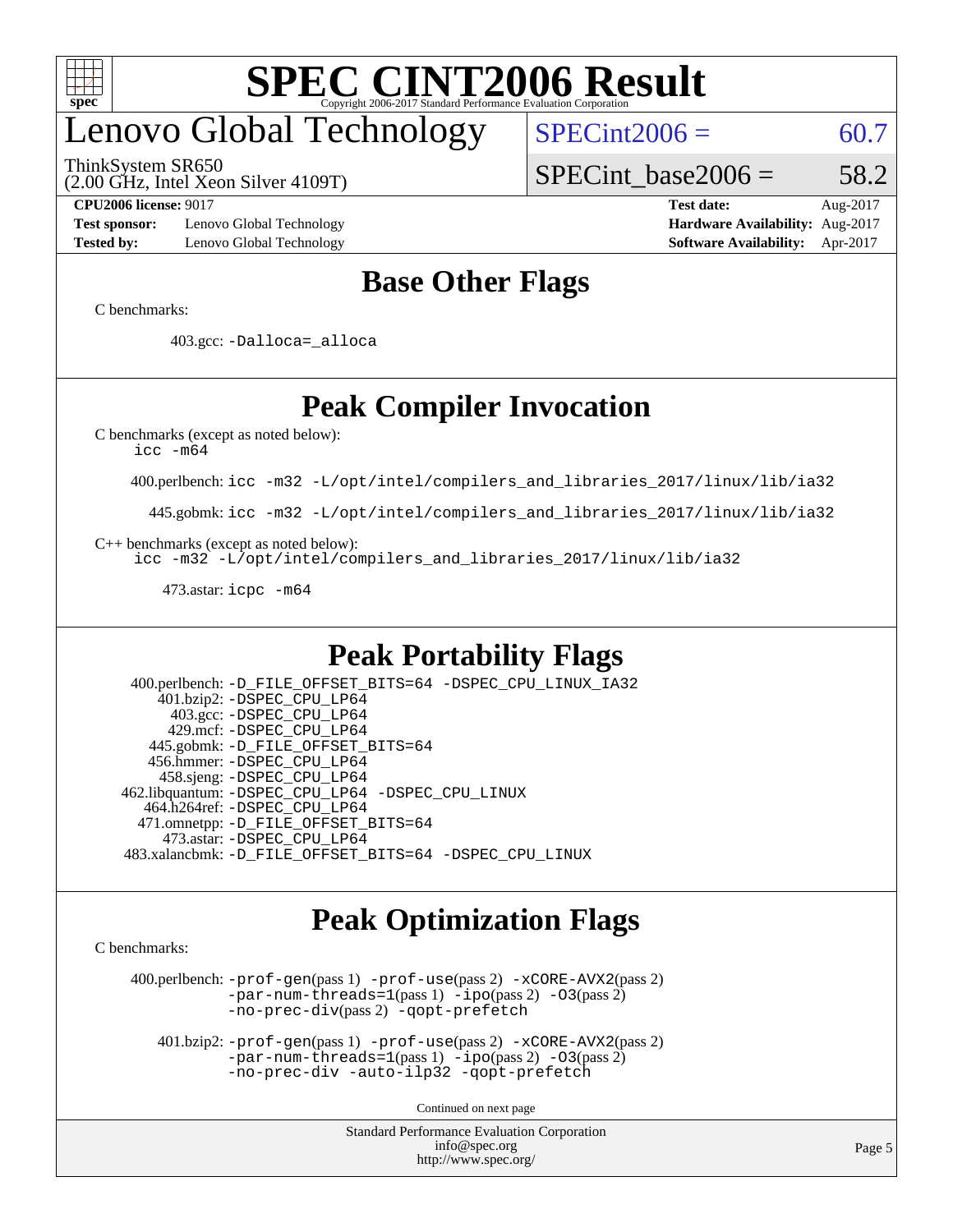

## enovo Global Technology

ThinkSystem SR650

 $SPECint2006 = 60.7$  $SPECint2006 = 60.7$ 

(2.00 GHz, Intel Xeon Silver 4109T)

SPECint base2006 =  $58.2$ 

**[Test sponsor:](http://www.spec.org/auto/cpu2006/Docs/result-fields.html#Testsponsor)** Lenovo Global Technology **[Hardware Availability:](http://www.spec.org/auto/cpu2006/Docs/result-fields.html#HardwareAvailability)** Aug-2017 **[Tested by:](http://www.spec.org/auto/cpu2006/Docs/result-fields.html#Testedby)** Lenovo Global Technology **[Software Availability:](http://www.spec.org/auto/cpu2006/Docs/result-fields.html#SoftwareAvailability)** Apr-2017

**[CPU2006 license:](http://www.spec.org/auto/cpu2006/Docs/result-fields.html#CPU2006license)** 9017 **[Test date:](http://www.spec.org/auto/cpu2006/Docs/result-fields.html#Testdate)** Aug-2017

## **[Peak Optimization Flags \(Continued\)](http://www.spec.org/auto/cpu2006/Docs/result-fields.html#PeakOptimizationFlags)**

|                                        | $403.\text{sec}: -x \text{CORE-AVX2}$ -ipo -03 -no-prec-div -inline-calloc<br>-gopt-malloc-options=3 -auto-ilp32                                                                                                              |  |  |  |  |
|----------------------------------------|-------------------------------------------------------------------------------------------------------------------------------------------------------------------------------------------------------------------------------|--|--|--|--|
|                                        | 429.mcf: -xCORE-AVX2 -ipo -03 -no-prec-div -parallel<br>-gopt-prefetch -auto-p32                                                                                                                                              |  |  |  |  |
|                                        | 445.gobmk: -prof-gen(pass 1) -prof-use(pass 2) -xCORE-AVX2(pass 2)<br>$-par-num-threads=1(pass 1) -ipo(pass 2) -03(pass 2)$<br>$-no\text{-}prec\text{-div}(pass 2)$                                                           |  |  |  |  |
| $456.$ hmmer: basepeak = yes           |                                                                                                                                                                                                                               |  |  |  |  |
|                                        | 458.sjeng: -prof-gen(pass 1) -prof-use(pass 2) -xCORE-AVX2(pass 2)<br>$-par-num-threads=1(pass 1) -ipo(pass 2) -03(pass 2)$<br>-no-prec-div(pass 2) -unroll4                                                                  |  |  |  |  |
| $462$ .libquantum: basepeak = yes      |                                                                                                                                                                                                                               |  |  |  |  |
| $464.h264 \text{ref}$ : basepeak = yes |                                                                                                                                                                                                                               |  |  |  |  |
| $C_{++}$ benchmarks:                   |                                                                                                                                                                                                                               |  |  |  |  |
|                                        | 471.omnetpp: -prof-gen(pass 1) -prof-use(pass 2) -xCORE-AVX2(pass 2)<br>$-par-num-threads=1(pass 1) -ipo(pass 2) -03(pass 2)$<br>-no-prec-div(pass 2) -qopt-ra-region-strategy=block<br>-Wl,-z, muldefs -L/sh10.2 -lsmartheap |  |  |  |  |
|                                        | 473.astar: -xCORE-AVX2 -ipo -03 -no-prec-div -qopt-prefetch<br>$-$ auto-p32 -Wl,-z, muldefs -L/sh10.2 -lsmartheap64                                                                                                           |  |  |  |  |
|                                        | 483.xalancbmk: -xCORE-AVX2 -ipo -03 -no-prec-div -qopt-prefetch<br>$-Wl$ , $-z$ , muldefs $-L/\nabla L$ , 2 $-l$ smartheap                                                                                                    |  |  |  |  |

## **[Peak Other Flags](http://www.spec.org/auto/cpu2006/Docs/result-fields.html#PeakOtherFlags)**

[C benchmarks](http://www.spec.org/auto/cpu2006/Docs/result-fields.html#Cbenchmarks):

403.gcc: [-Dalloca=\\_alloca](http://www.spec.org/cpu2006/results/res2017q4/cpu2006-20170918-49701.flags.html#b403.gcc_peakEXTRA_CFLAGS_Dalloca_be3056838c12de2578596ca5467af7f3)

The flags files that were used to format this result can be browsed at <http://www.spec.org/cpu2006/flags/Intel-ic17.0-official-linux64-revF.html> <http://www.spec.org/cpu2006/flags/Lenovo-Platform-Flags-V1.2-SKL-C.20171004.html>

You can also download the XML flags sources by saving the following links:

<http://www.spec.org/cpu2006/flags/Intel-ic17.0-official-linux64-revF.xml> <http://www.spec.org/cpu2006/flags/Lenovo-Platform-Flags-V1.2-SKL-C.20171004.xml>